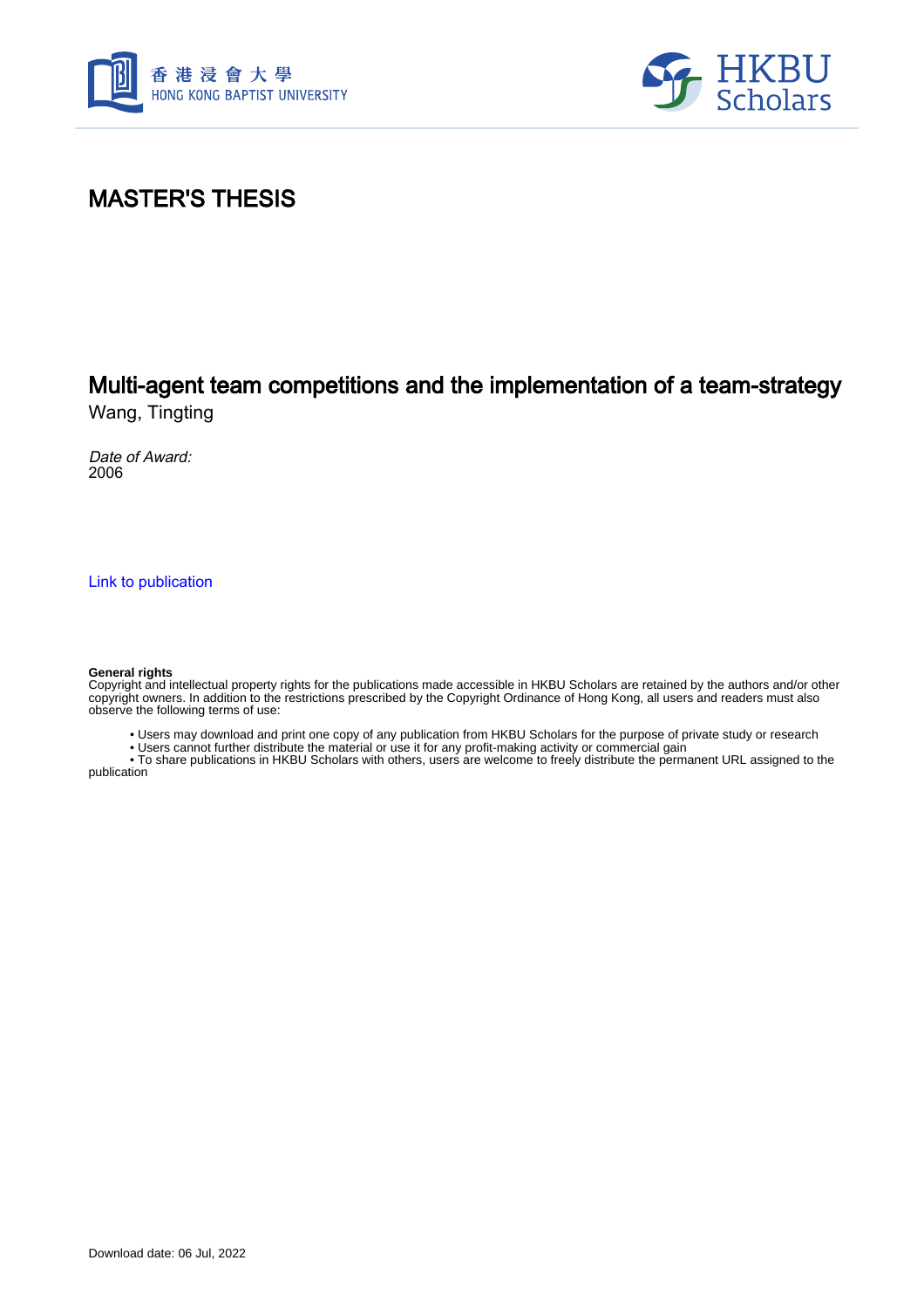## Multi-Agent Team Competitions and the **Implementation of a Team-Strategy**

**Wang Tingting** 

A thesis submitted in partial fulfillment of the requirements for the degree of Master of Philosophy

Principal Supervisor: Prof. LIU Jiming

Hong Kong Baptist University

September 2006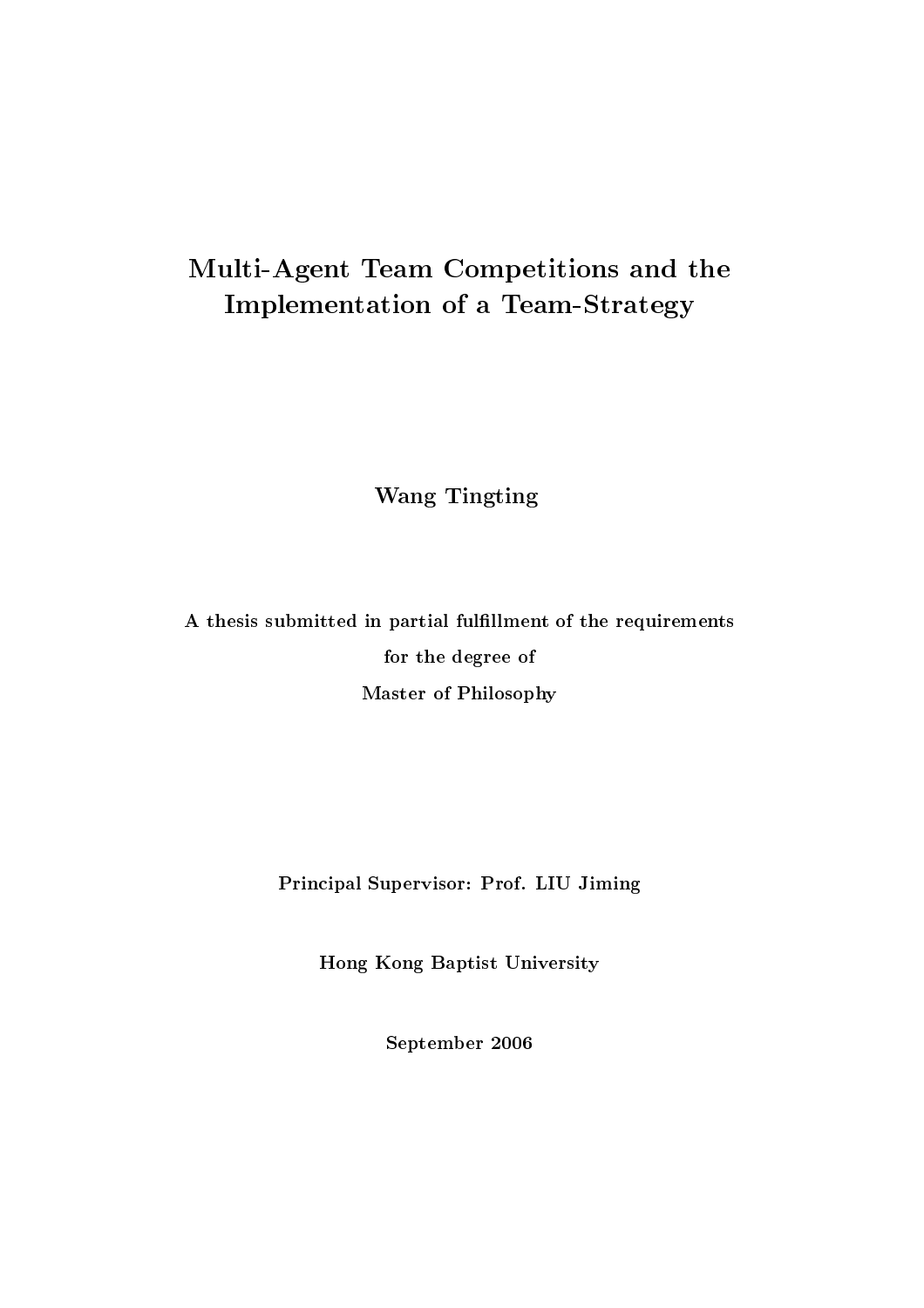## Abstract

One of the research problems in Distributed Artificial Intelligence (DAI) is how to develop coordination methods that enable agents to interact coherently as a whole, so as to pursue a common goal or perform a set of tasks. Specifically, for agents involved in team-based competitions, these methods, i.e., a team-strategy, should also help them to pursue better performance than their opponents. A team-strategy refers to a collection of decisions made by a team of agents when facing various situations. An agent makes a decision by selecting an *optimal* action from a pool of possible actions. The *optimal* here refers to the contribution of executing this action with respect to a team, rather than to a single agent.

Team-based competitions can be widely observed in multi-agent applications. For example, in E-commerce, competitive agents involved in an auction need to compete as a team for an expected price against others. Also, there are two commonly used software environments for testing competitive behaviors of agents: RoboCup and RoboCupRescue [31, 50].

In our research, we aim to design and characterize a general competitive multiagent environment. By *general* we mean:

- 1. It can simulate different objects in different competitive scenarios, e.g., obstacles in a route, targets to be caught, tasks to be accomplished and competitors.
- 2. It can implement different rules in different competitive scenarios, e.g., if agent A sees a target of type B, agent A will move to the target.
- 3. It can implement different properties (e.g., stamina and vision range) and behaviors of agents, including individual and coordinative behaviors.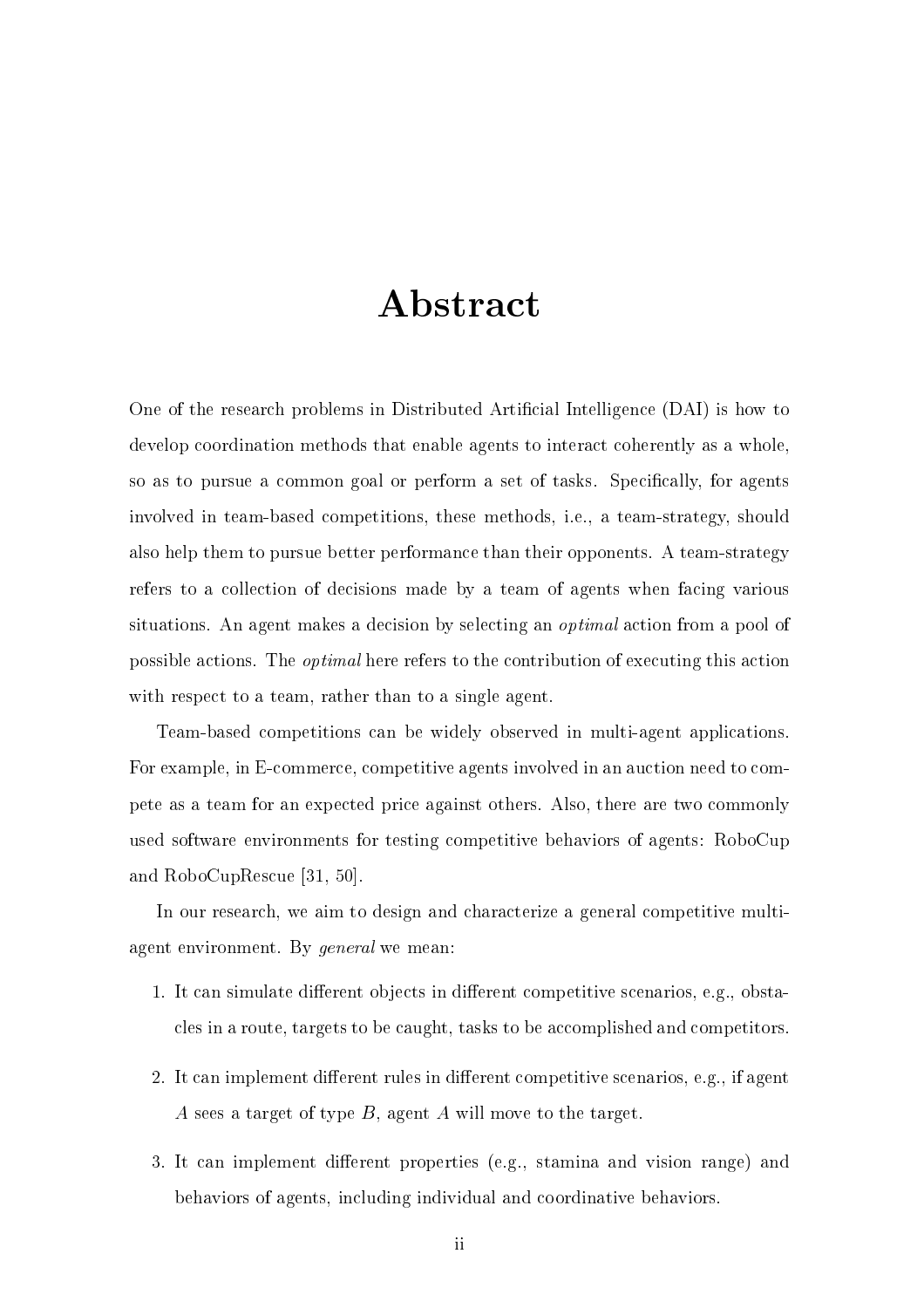Next, we discuss how to design and validate an effective team-strategy in such a general environment as well as a specific benchmark environment, i.e., RoboCup. A benchmark environment is necessary because (1) it is widely recognized by other researchers; (2) we can compare with other team-strategies that have been proposed under the same situations, e.g., number of agents, parameters of an agent and rules of a competition.

Here we explain further the *effectiveness* of a team-strategy:

- We cannot determine whether or not a team-strategy is effective without comparing with others. In a competition, if agents with  $TeamStrategy A$  performs better than agents with *TeamStrategy B*, we can say *TeamStrategy A* is effective.
- The performance of a team-strategy is relative to a specific competitive scenario, e.g., in a target-chasing scenario, better performance corresponds to catching a target more often; in a task-allocation scenario, better performance corresponds to accomplishing more tasks than others.
- A team-strategy may not be always effective. The effectiveness depends on specific conditions, e.g., the level of opponents and the irregularity of its environment.

To describe different competitive conditions, we need to find a method to quantitatively characterize an environment. In this thesis, we characterize the *irregularity*, i.e., the dynamics of an environment. The higher the irregularity of an environment, the more difficult for a team to predict it. If a team learns faster than its opponents in predicting the dynamics of an environment, i.e., it uses a more effective teamstrategy, it will be more likely to catch a target, or more rapidly to accomplish the required tasks in competitions. Thus we can test the performance of a team-strategy with respect to different degrees of the *irregularity* in a competitive environment.

Our research has been divided into the following objectives: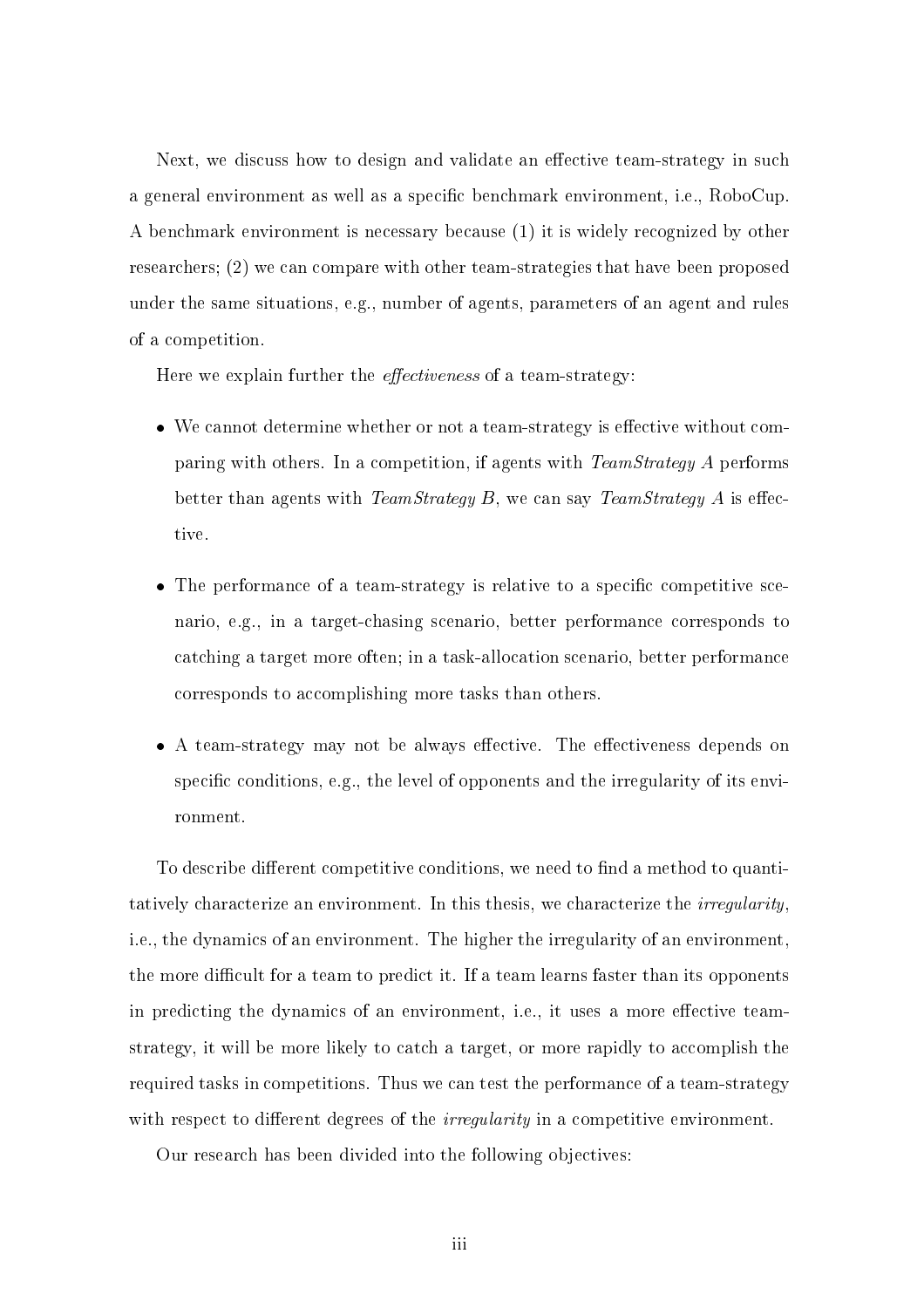- To develop a general competitive multi-agent environment that embodies most of the coordinative (cooperative and competitive) behaviors among agents, and to quantitatively characterize this environment. (Chapter 3)
- To develop and validate the effectiveness of a team-strategy, i.e., the Minority Game team-strategy (MGTS) in different scenarios, and to study under what specific conditions (characterized by the *irregularity* of an environment) a team-strategy is effective. (Chapters 4 and 5)
- To apply and validate the effectiveness of MGTS in a benchmark competitive environment, i.e., RoboCup in our research. (Chapter 6)

Our main contributions are stated as follows:

- 1. We have designed DynaGrid as a general competitive environment.
	- (a) It is a grid-like environment with adjustable dimensions.
	- (b) Each location in the environment has a utility value, which represents the importance of this location.
	- (c) The agents in this environment can be classified according to their roles, e.g., moving targets, target-chasing agents, defensive agents and free agents.
- 2. We have proposed an index  $\psi$ , which is derived from Recurrence Plot [29]. Using  $\psi$ , we can quantitatively measure the irregularity of an environment under the following scenarios: (1) a target-chasing scenario, in which more than one team of agents compete to catch a moving target;  $(2)$  a task-allocation scenario, in which more than one teams of agents with different roles competed to accomplish some static tasks.
- 3. We have designed a team-strategy, i.e., the MG team-strategy (MGTS), based on the Minority Game (MG) theory [13]. MG, which has been widely used in modeling economic problems such as purchasing and selling stocks in stock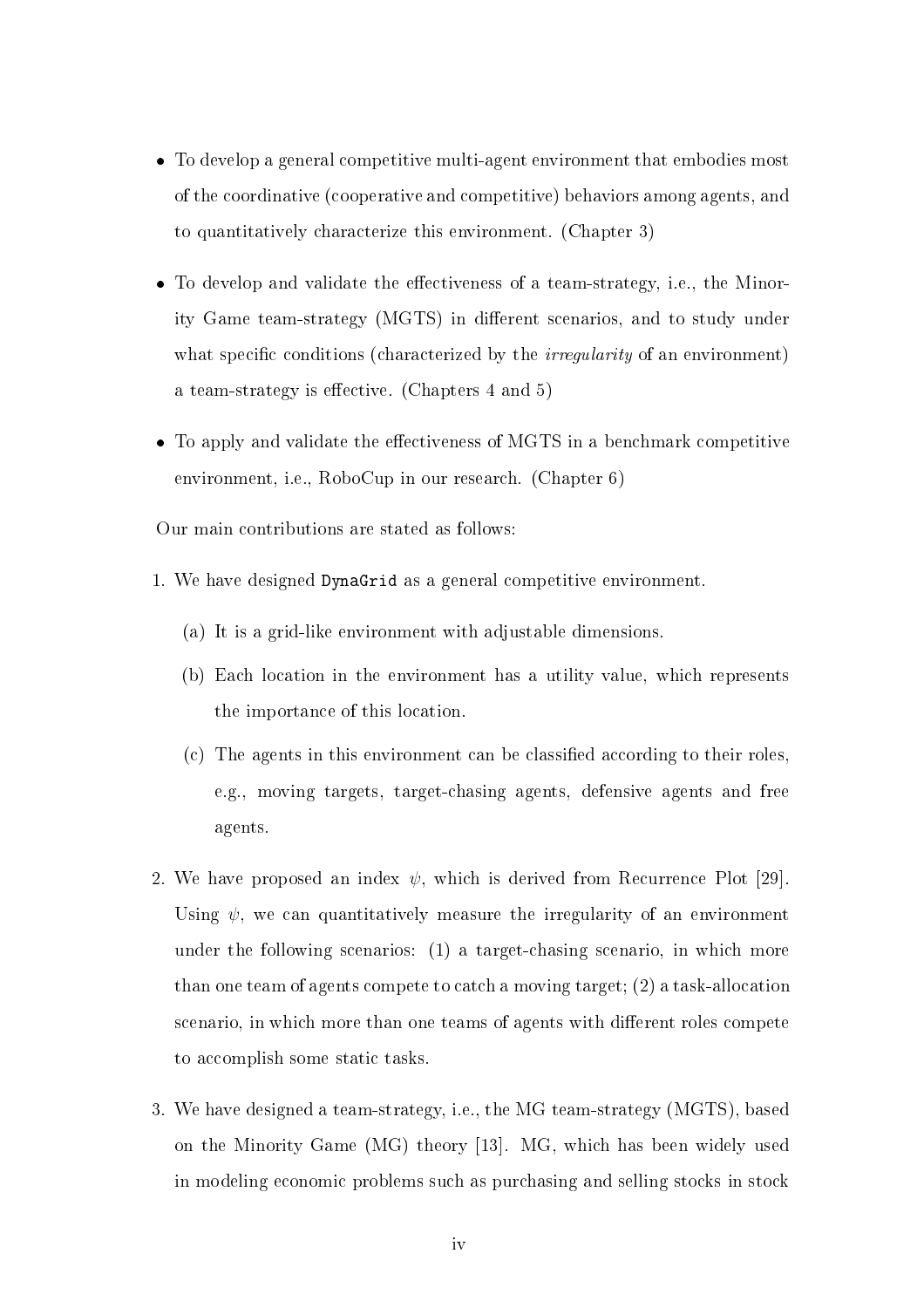markets, has shown similar characteristics that meet the fundamental requirements of coordination among agents in dynamic competitions.

4. We have discussed how to apply MGTS to different scenarios in DynaGrid and to RoboCup. Through experimentation, we have demonstrated that in different dynamic competitive scenarios, MGTS is useful for a team of agents to improve their performance under certain conditions. For example, in a targetchasing scenario, MGTS works best when the irregularity range is  $\psi \in [1, 4]$ ; in a task-allocation scenario, MGTS works in a certain region:  $\psi \in [1.3,3];$ in RoboCup, MGTS works in the region of  $\psi \in [1,3]$ . Also, the improvement validates some intrinsic characteristics, e.g., the phase transition phenomenon on the memory size, as discovered in the theoretical MG model.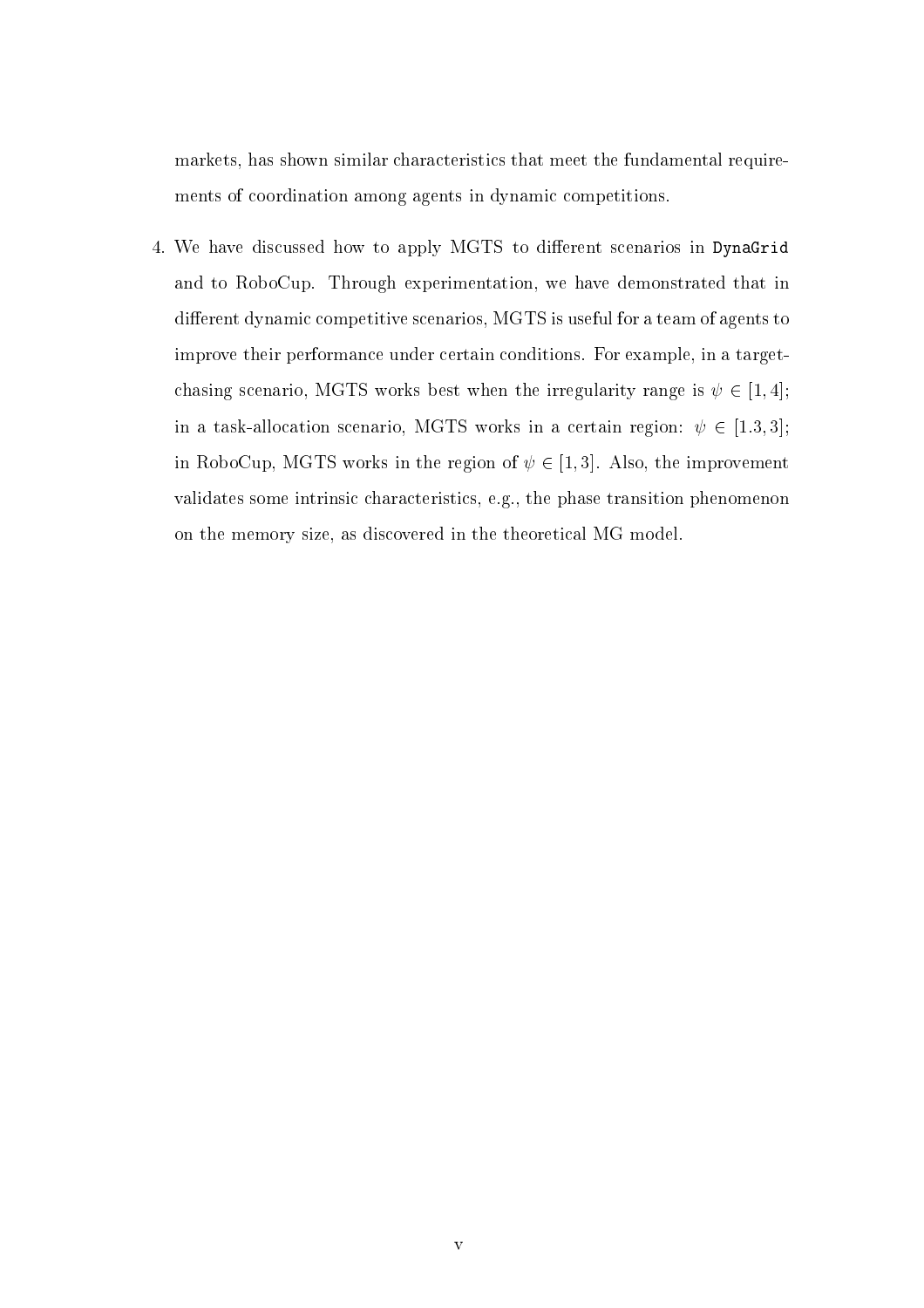# Contents

| Declaration      |                                                                 | $\mathbf{i}$    |  |  |  |
|------------------|-----------------------------------------------------------------|-----------------|--|--|--|
| Abstract         |                                                                 | ii              |  |  |  |
| Acknowledgements |                                                                 |                 |  |  |  |
|                  | <b>Table of Contents</b>                                        | vii             |  |  |  |
|                  | <b>List of Tables</b>                                           | xi              |  |  |  |
|                  | List of Figures                                                 | xii             |  |  |  |
|                  | Chapter 1 Background                                            | $\mathbf{1}$    |  |  |  |
| 1.1              |                                                                 | $\mathbf{1}$    |  |  |  |
| 1.2              | A Team-Based Competitive Environment<br>3                       |                 |  |  |  |
| 1.3              |                                                                 |                 |  |  |  |
|                  | 1.3.1                                                           | 4               |  |  |  |
|                  | 1.3.2                                                           | $6\phantom{.}6$ |  |  |  |
| 1.4              | The RoboCupRescue Simulation League $(RCR)$                     | 6               |  |  |  |
| 1.5              | The Role Assignment Problem (RAP) and the Task Allocation Prob- |                 |  |  |  |
|                  |                                                                 | 8               |  |  |  |
|                  | 1.5.1                                                           | 8               |  |  |  |
|                  | 1.5.2                                                           | 10              |  |  |  |
| 1.6              | The Minority Game                                               | 11              |  |  |  |
|                  | 1.6.1                                                           | 11              |  |  |  |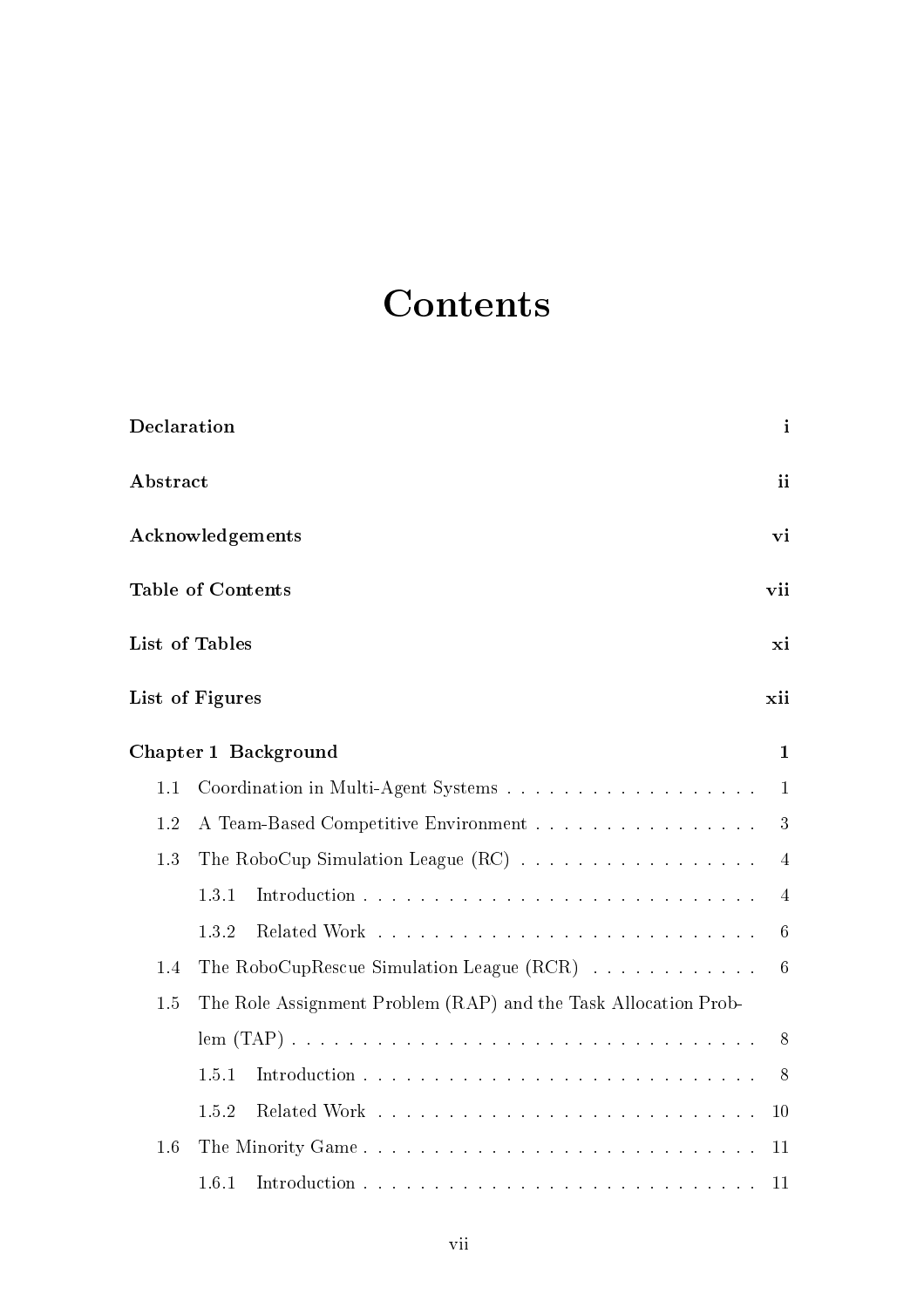|     | 1.6.2                                                                      |    |  |  |  |
|-----|----------------------------------------------------------------------------|----|--|--|--|
| 1.7 | The Predator and Prey (PNP) Problem 13                                     |    |  |  |  |
|     | <b>Chapter 2 Problem Statement</b>                                         | 15 |  |  |  |
| 2.1 |                                                                            | 15 |  |  |  |
| 2.2 |                                                                            | 16 |  |  |  |
|     | Chapter 3 A General Competitive Environment - DynaGrid                     | 18 |  |  |  |
| 3.1 |                                                                            | 18 |  |  |  |
| 3.2 | 21                                                                         |    |  |  |  |
| 3.3 | 23                                                                         |    |  |  |  |
| 3.4 | Using DynaGrid to Design a Target-Chasing Scenario                         | 28 |  |  |  |
|     | 3.4.1                                                                      | 28 |  |  |  |
|     | 3.4.2                                                                      | 29 |  |  |  |
|     | 3.4.3                                                                      | 29 |  |  |  |
| 3.5 | Characterizing the Nonlinear Dynamics in a Target-Chasing Scenario         | 30 |  |  |  |
| 3.6 | Using DynaGrid to Design a Task-Allocation Scenario                        | 33 |  |  |  |
|     | 3.6.1                                                                      | 33 |  |  |  |
|     | 3.6.2                                                                      | 34 |  |  |  |
|     | 3.6.3                                                                      | 36 |  |  |  |
|     |                                                                            | 37 |  |  |  |
|     | Chapter 4 The MG Team-Strategy (MGTS) in a Target-Chasing Sce-             |    |  |  |  |
|     | nario                                                                      | 38 |  |  |  |
| 4.1 |                                                                            | 38 |  |  |  |
| 4.2 |                                                                            | 39 |  |  |  |
|     | Representation of the MG Outcomes $\dots \dots \dots \dots \dots$<br>4.2.1 | 39 |  |  |  |
|     | 4.2.2                                                                      | 40 |  |  |  |
|     | Agents' Behaviors Guided by MGTS in DynaGrid<br>4.2.3                      | 41 |  |  |  |
| 4.3 |                                                                            | 42 |  |  |  |
|     | Scenario 1: Target in a Regular Motion 42<br>4.3.1                         |    |  |  |  |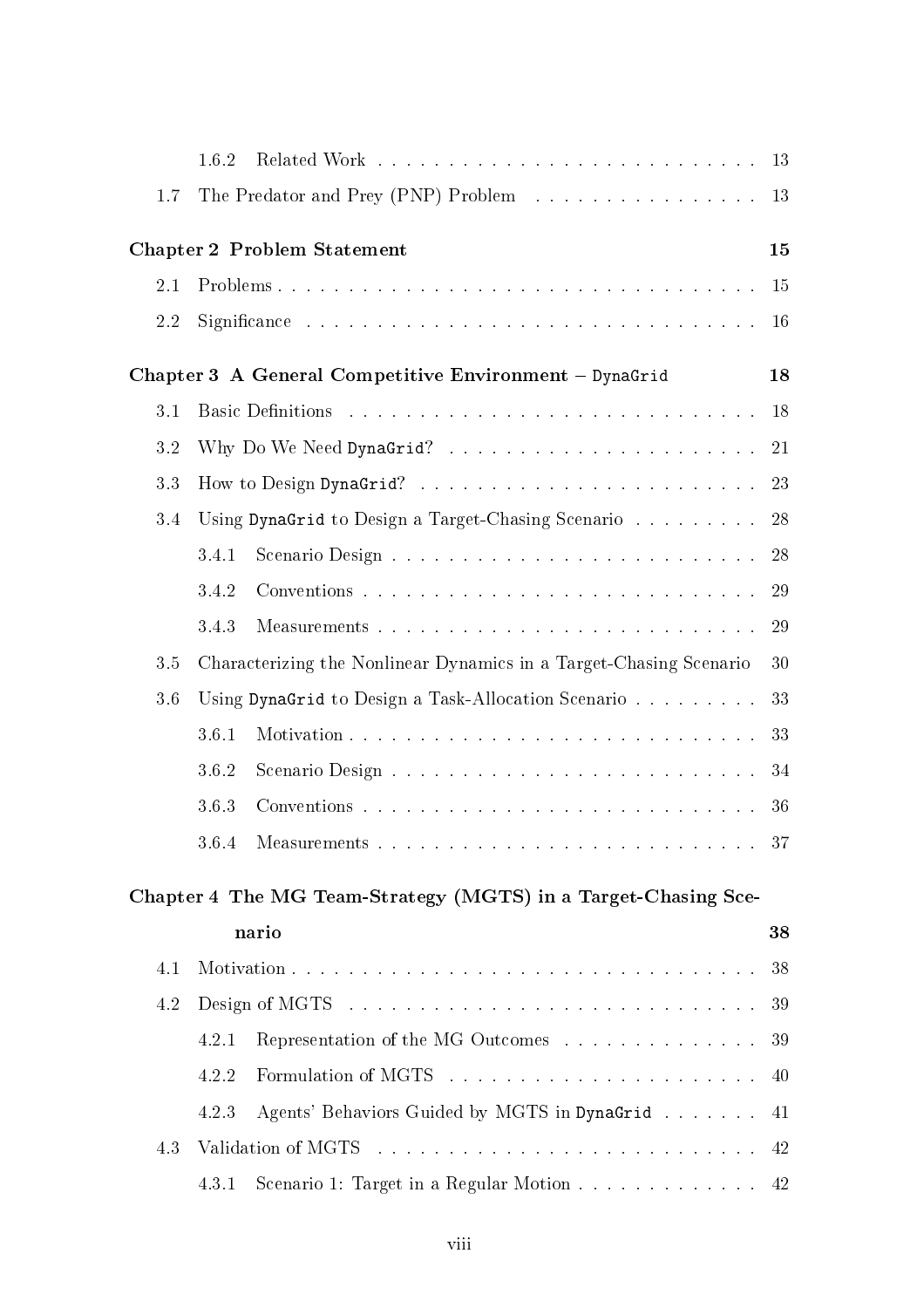|                         | 4.3.2                  | Scenario 2: Target in an Irregular Motion 46                    |     |  |  |
|-------------------------|------------------------|-----------------------------------------------------------------|-----|--|--|
|                         |                        | Chapter 5 The MG Team-Strategy (MGTS) in a Task-Allocation Sce- |     |  |  |
| nario                   |                        |                                                                 |     |  |  |
| 5.1                     |                        |                                                                 | 51  |  |  |
| 5.2                     |                        |                                                                 |     |  |  |
|                         | 5.2.1                  | Scenario 1: A Static Environment 54                             |     |  |  |
|                         | 5.2.2                  | Scenario 2: A Dynamic Environment 55                            |     |  |  |
| 5.3                     |                        | Characterizing the Nonlinear Dynamics 61                        |     |  |  |
|                         |                        | Chapter 6 The Validation of the MG Team-Strategy (MGTS) in a    |     |  |  |
|                         |                        | Benchmark Competitive Environment - RoboCup (RC)                | 64  |  |  |
| 6.1                     |                        |                                                                 | 64  |  |  |
| 6.2                     | 65                     |                                                                 |     |  |  |
| 6.3                     |                        |                                                                 | 70  |  |  |
|                         | 6.3.1                  | Representation of MG Outcomes                                   | 70  |  |  |
|                         | 6.3.2                  |                                                                 | 71  |  |  |
|                         | 6.3.3                  | Agents' Behaviors Guided by MGTS                                | 72  |  |  |
| 6.4                     | 73                     |                                                                 |     |  |  |
| 6.5                     | 75                     |                                                                 |     |  |  |
|                         | 6.6 Validation of MGTS |                                                                 |     |  |  |
|                         | 6.6.1                  |                                                                 | 79  |  |  |
|                         | 6.6.2                  | Phase Transition Phenomenon of MGTS                             | 80  |  |  |
|                         | 6.6.3                  | A Similar Pattern in DynaGrid and RC 82                         |     |  |  |
|                         | 6.6.4                  | Criteria for Applying MGTS to RC                                | 88  |  |  |
|                         |                        | <b>Chapter 7 Conclusions and Future Work</b>                    | 92  |  |  |
| 7.1                     |                        |                                                                 | 92  |  |  |
| 7.2                     |                        |                                                                 | 94  |  |  |
| <b>Curriculum Vitae</b> |                        |                                                                 | 102 |  |  |